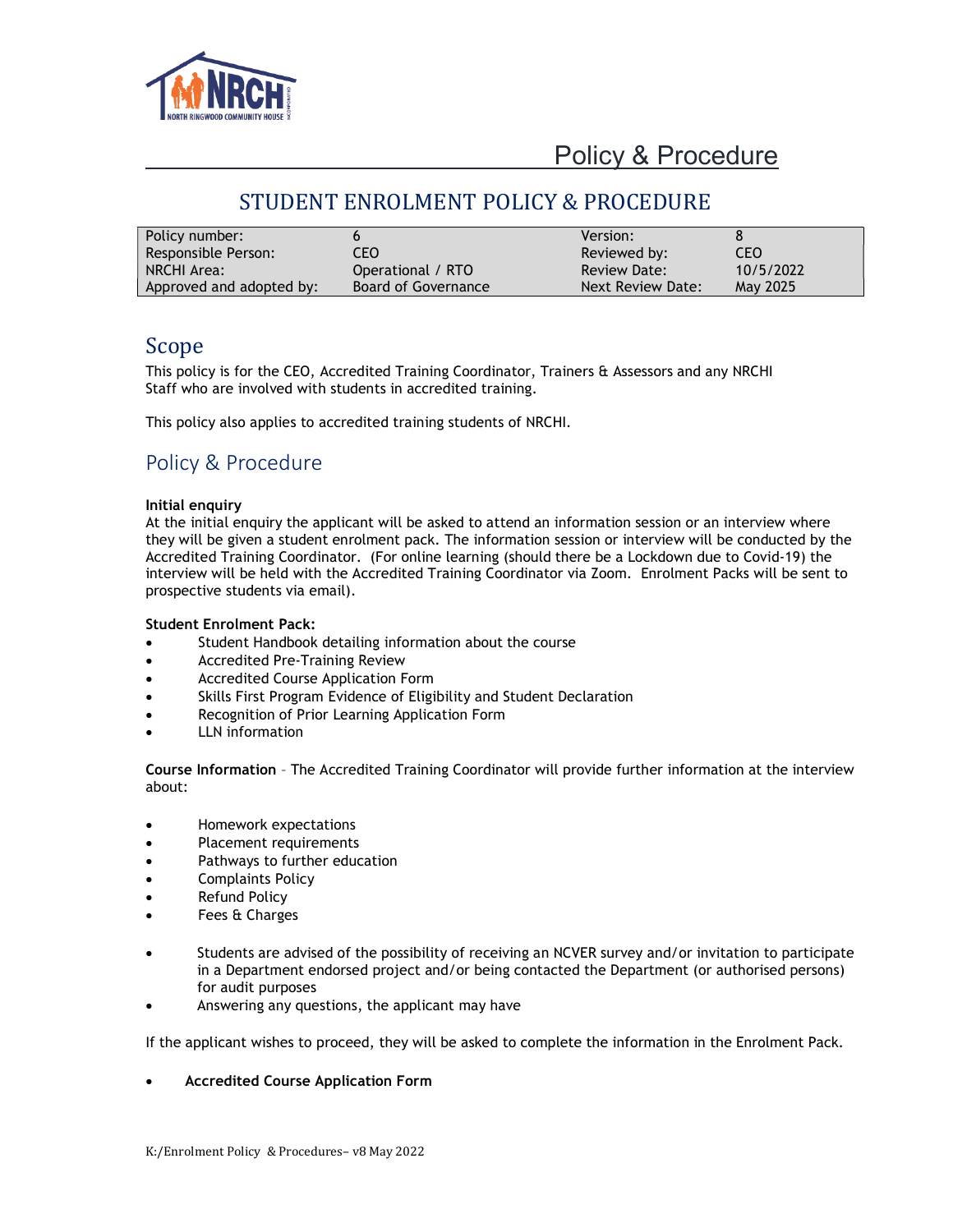

- Accredited Pre-Training Review provides background information & reasons for doing the Course. (For online learning (should there be a Lockdown due to Covid-19) the interview will be held with the Accredited Training Coordinator via Zoom).
- Literacy & numeracy Assess the Literacy & Numeracy Test (LLN Robot Online Quiz) to ensure the applicant does not have additional language and literacy needs and ascertain if the applicant has special needs. Results are sent directly to the Accredited Training Coordinator. See NRCHI Language, Literacy & Numeracy Policy. Should a student require additional support:
	- I. a plan of modifications and alternative assessment strategies will be discussed.
	- II. Every effort, within reason, will be made to assist the applicant to achieve the required learning outcomes.
- RPL, CT & RCC Ascertain if the applicant is interested in pursuing RPL, RCC or Credit Transfer and detailing what is involved in this process. The applicant will be:
	- $\circ$  Informed as to what evidence needs to be gathered and presented to make an application for RPL, CT & RCC
	- o Given the Recognition of Prior Learning Kit
	- $\circ$  Given the timelines for the application
	- $\circ$  Told the costs involved & payment timelines

#### Evidence of Eligibility and Student Declaration Form

- I. NRCHI will assess the eligibility of the applicant for Victorian Government subsidised training using the Evidence of Eligibility and Student Declaration Form
- II. An authorised representative from NRCHI and any student eligible for a subsidised training place must complete the "Evidence of Student Eligibility and Student Declaration Form" as prescribed by the Victorian Skills Commission. This declaration ensures that students are aware that enrolling in the qualification/s may affect their future training options and eligibility for further government subsidised training under the Victorian Training Guarantee. This signed declaration must be held in the student file for audit purposes. (For online learning (should there be a Lockdown due to Covid-19) students may have their documents certified by an authorised person on the list of currently licensed or registered to practice occupations. Original copies must be posted to NRCHI before course commencement. Electronic signatures are used for all documents that require signatures to meet a contract requirement using "Pleasesign").

To be eligible, an individual must meet Victorian Training Guarantee requirements as follows:

An individual must be:

- an Australian citizen; or
- a holder of a permanent visa; or
- a New Zealand citizen;

and

- under 20 years of age (as at 1 January in the year of commencement) and seeking to enrol in nationally recognised training; or
- over 20 years of age (as at 1 January in the year of commencement) and seeking to enrol in nationally recognised training in an Approved Foundation Skills List course; or
- over 20 years of age (as at 1 January in the year of commencement) and seeking to enrol in nationally recognised training as an Apprentice (not Trainee); or
- over 20 years of age (as at 1 January in the year of commencement) and seeking to enrol in training in the Victorian Certificate of Education or the Victorian Certificate of Applied Learning (Intermediate or Senior); or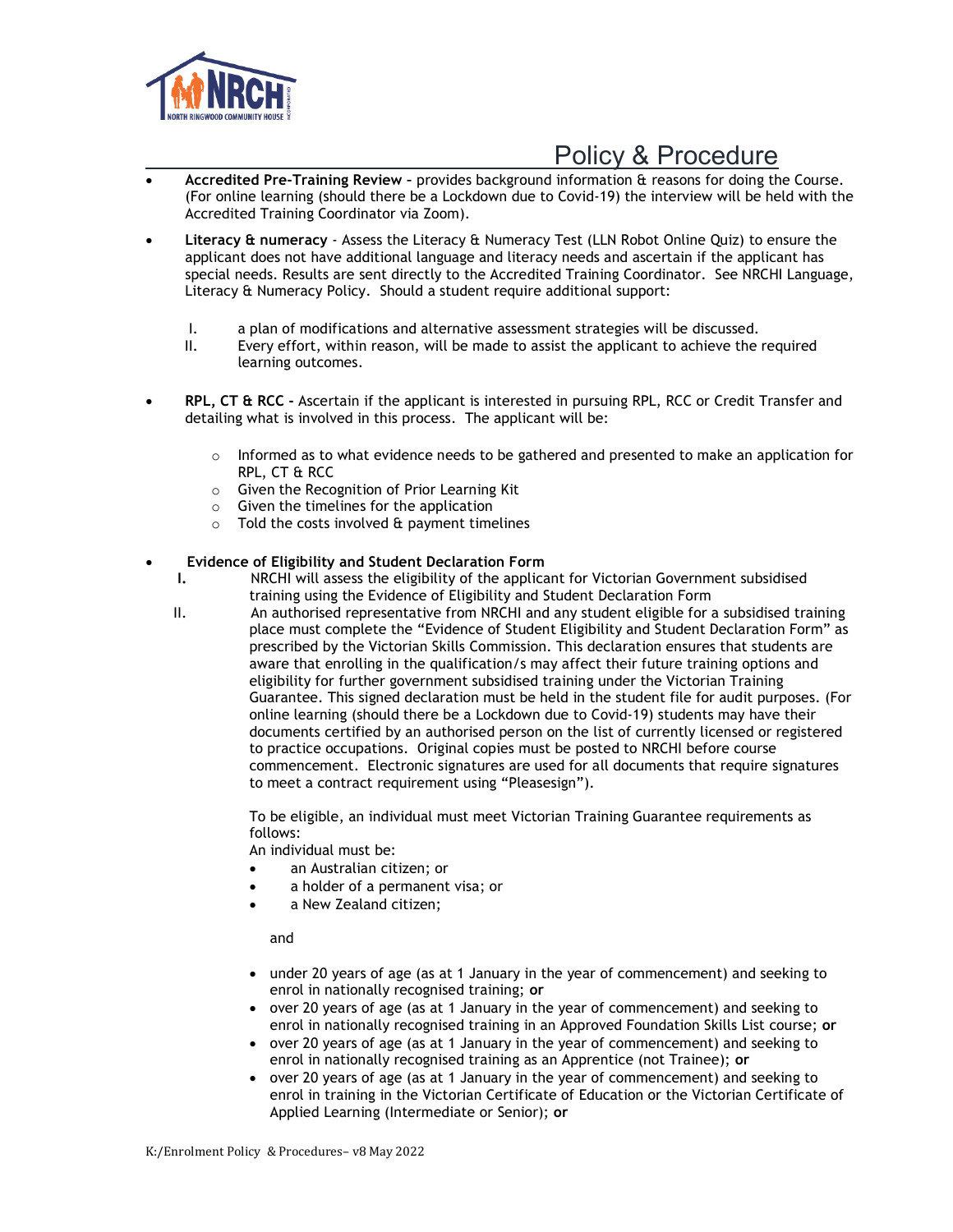

 over 20 years of age (as at 1 January in the year of commencement) and seeking to enrol in nationally recognised training in a course that is at a higher qualification level than the highest qualification held at the time of the scheduled commencement of training.

An individual is eligible to commence a maximum of two government subsidised courses in each calendar year. Where an individual is enrolled in a course(s) that is scheduled to commence at a later date in the same year, this course(s) must be counted for the purpose of this clause when assessing eligibility.

NRCHI will ensure the applicant is eligible under these conditions by sighting hard copy originals or certified copies of supporting documents.

If ineligible for subsidised training the applicant will be charged fee for service.

#### Certified copies

Are to be signed by an authorised person – see Victorian Training Guarantee Evidence of Student Eligibility Form. An authorised person is a member of staff who has been nominated and authorised by the Organisational Secretary. (For online learning, students may have their documents certified by a person on the list of currently licenced or registered to practice occupations, as per the Guidelines about Determining Student Eligibility and Supporting Evidence) An original or certified copy of birth certificate, passport, concession card, Medicare care or Citizenship papers, Permanent Resident documentation, Temporary Protection Visa etc must be sighted, copied and certified and placed in student file - if the Citizenship detail is correct then:

- I. If aged under 20 years eligible for subsidised Government funded training proof of age required (an original or certified copy – of birth certificate, passport, drivers licence, Key pass, proof of age card etc must be sighted, copied and certified and placed in student file)
- II. Over age 20 years then the Level of course applied for is taken into consideration Eligible if:
	- the applicant is seeking entry into a Foundation skills course eligible
	- the applicant is an apprentice

- the applicant will be training at a higher qualification level than previously obtained (signed Self Declaration)

#### Applicant Self Declaration Form

Student must complete the Applicant Self Declaration Form stating that they have been informed of the eligibility requirements for government subsidised training under the Victorian Training Guarantee, and that they are aware of the consequences from a false, misleading or incomplete declaration, including withdrawal of any government subsidised training offer and/or cancellation of enrolment.

#### An authorised representative from NRCHI must also complete the declaration confirming they have provided all the information to the applicant regarding the eligibility requirements.

#### Enrolment

Student will then complete & sign an Accredited Course Application Form including the Privacy Statement

- A deposit will be taken to process the enrolment & receipt issued
- a. The Tuition Fee (as directed by Skills Victoria) will be paid prior to course commencement
- b. The student's details are recorded onto Vettrak (see below) and they are enrolled in the appropriate course.
	- I. Course set up in the Vettrak System<br>II. Set up individual files
	- Set up individual files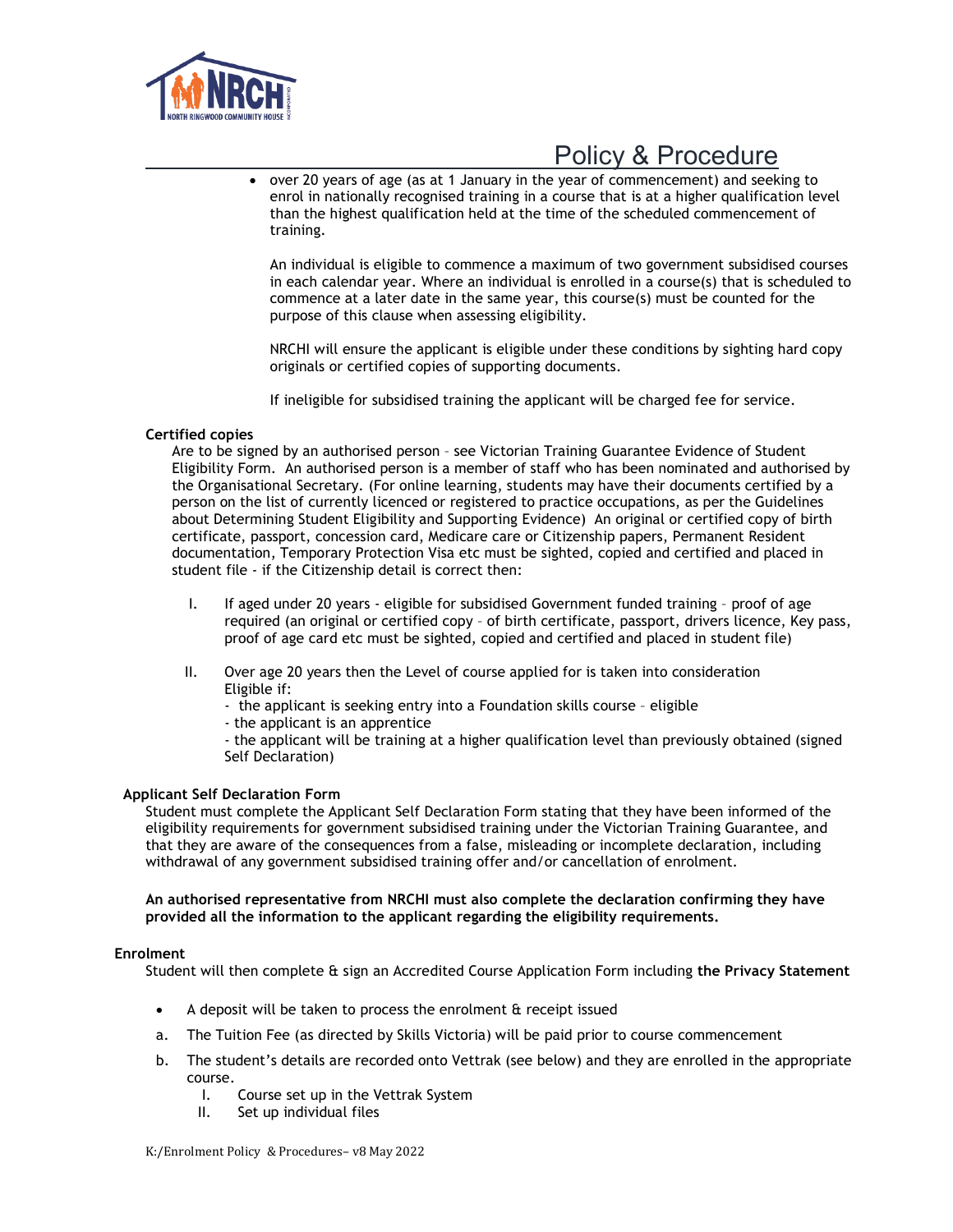

- <u>Policy & Procedure</u><br>III. Individual Training plan details recorded including expected completion dates. CT</u> Individual Training plan details recorded including expected completion dates, CT's or RPL's are noted.
- IV. Calculate fees and charges with/without concession (Fee for Service fees are paid in instalments over the term of the course).
- V. An individual Statement of Fees is provided

#### Privacy Notice – USI

All students will need a Unique Student Identifier (USI) to obtain their certificate or qualification when studying nationally recognised training in Australia. A USI will allow an individual's USI account to be linked to the National Vocational Education and Training (VET) Data Collection. Students can obtain their own USI or can authorise NRCHI to obtain one for them. Student Records Officer is responsible for this process.

#### Victorian Student Number (VSN)

 If a student is under the age of 25 years they will have or will be assigned a Victorian Student Number (VSN).

- Once per month a VSN transfer is uploaded to the Department of Education & Early Childhood Development (DEECD) via Vettrak to capture the details of students under 25 years.
- Transfer must be done between  $4<sup>th</sup>$  &  $9<sup>th</sup>$  of each month
- DEECD will then upload VSN's which must be downloaded into Vettrak to allow VSN's to be included into the data.
- Should a student request a copy of their VSN a Vettrak report is available to print
- The Student Records Officer is responsible for this process.

#### Commencement & Orientation (see NRCHI Information Distributed to Students Policy)

Students are reminded of the course commencement date (timetable issued) & orientation to the course. On the first day of the course all students will be orientated to the House, meet and get to know other students and staff and ensure they have the following:

- A Return to Study book
- Individual Training Plan which will be signed by the RTO and the student. A copy will be held in the student files.
- A student contract which is discussed and signed by the student
- A timetable
- Assessment requirements
- Copies of assessment cover sheets
- Extension request forms
- Explanation of attendance requirements
- Explanation of NRCHI grievance procedure
- Overview of the course
- Placement information
- Statement of Fees
- Copies of appropriate NRCHI policies
- Code of Conduct
- LMS Moodle (if required)

#### Student's statistical data included on Vettrak:

- Name
- Address
- Date of Birth
- Country of Birth (if not born in Australia, proof of residency required)
- Aboriginal or Torres Strait Islander
- **•** Disability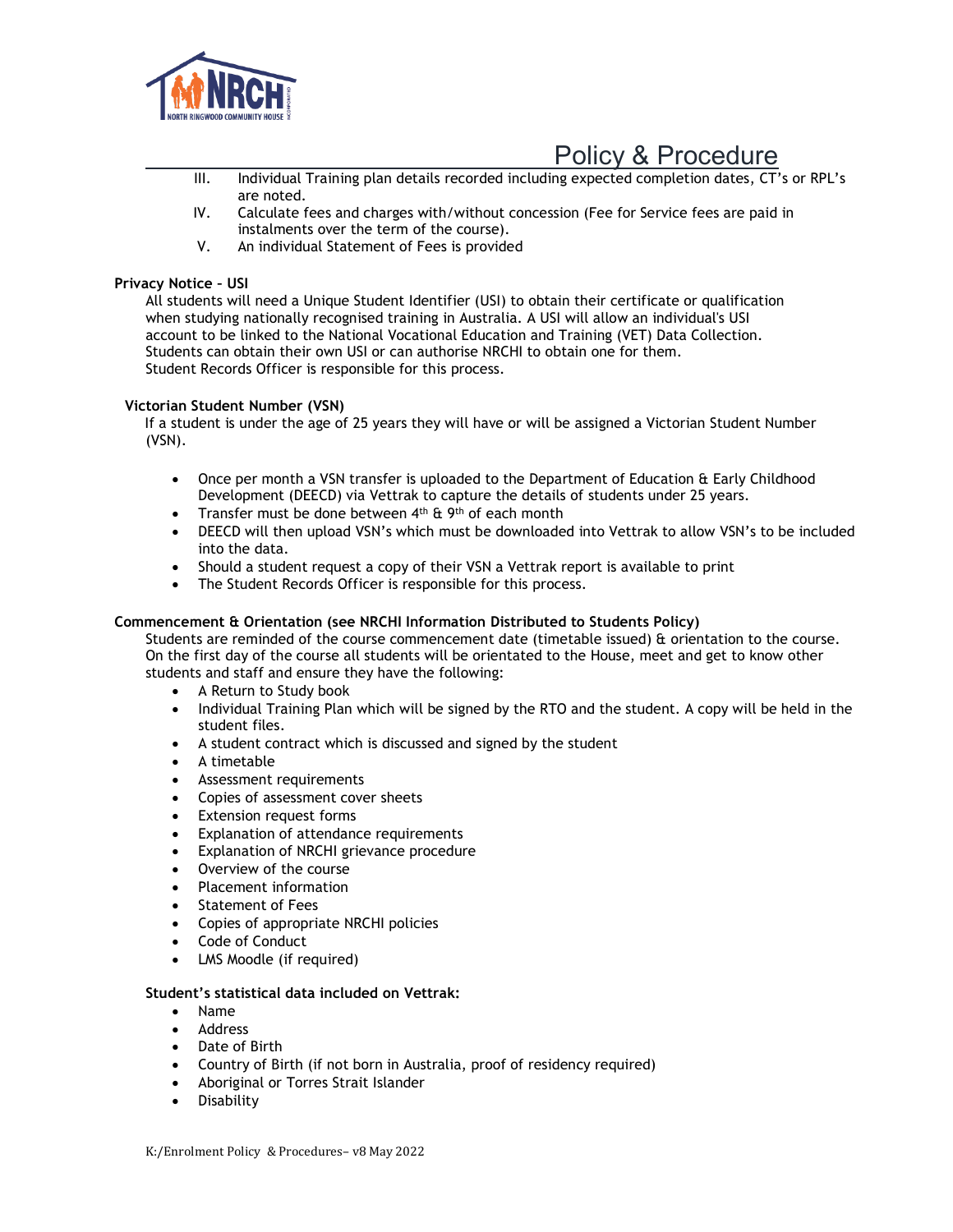

- Employment Category
- High school level completed
- If aged under 24, a Victorian Student Number is required
- Any further education undertaken
- Reason for Study
- Concession card holder
- Unique Student Identifier (USI)

Course data included on Vettrak (see Skills Vic Data Collection Manual for codes)

- Dates the course commences and finishes and nominal hours for each unit of delivery
- Course name and codes & unit names and codes
- Dates each unit starts and expected end date including placement assessment
- Assessment Methods by unit
- Teacher by unit
- Training Methods by unit
- Tuition fee per hour charged in the client tuition fee field

#### Tuition fee per hour charged

- For each enrolment in a course a tuition fee must be calculated for each scheduled hour of training. A concession fee of 20% of the standard hourly fee will be charged.
- Fees will be recorded in Vettrak and included in monthly uploads to Skills Victoria.
- A Statement of Tuition Fees for every course must be published on the website.

The Student Records Officer is responsible for this process.

#### Results

Results are recorded for each student by module in Vettrak, see NRCHI Outcomes Recording Policy

#### Uploads to Skills Victoria

- Once all information has been checked data is uploaded to Skills Victoria using Vettrak upload on a monthly basis (mid-month). The final statistical collection for the year must be uploaded by 15<sup>th</sup> of January of the next year).
- Once uploaded checks for errors are made. If errors occur, they are resolved to ensure 100% validation is received each time we upload.

#### Student Progress

Students will be issued with updated Individual Learning Plans and Vettrak generated reports which include updates of progress at regular intervals to enable them to track their progress through the course.

#### Individual Student Training Plans

Student's training plans include:

- Name and contact details of North Ringwood Community House
- Title of qualification
- Competencies/modules to be obtained
- Nominal hours for competencies to be obtained
- Timeframe for achieving competencies including the start date and expected end date of each unit
- Delivery modes to be used
- Assessment details and arrangements
- Party or parties responsible for the delivery and or assessment of each competency
- Record of RPL and Credit Transfer hours granted, as relevant.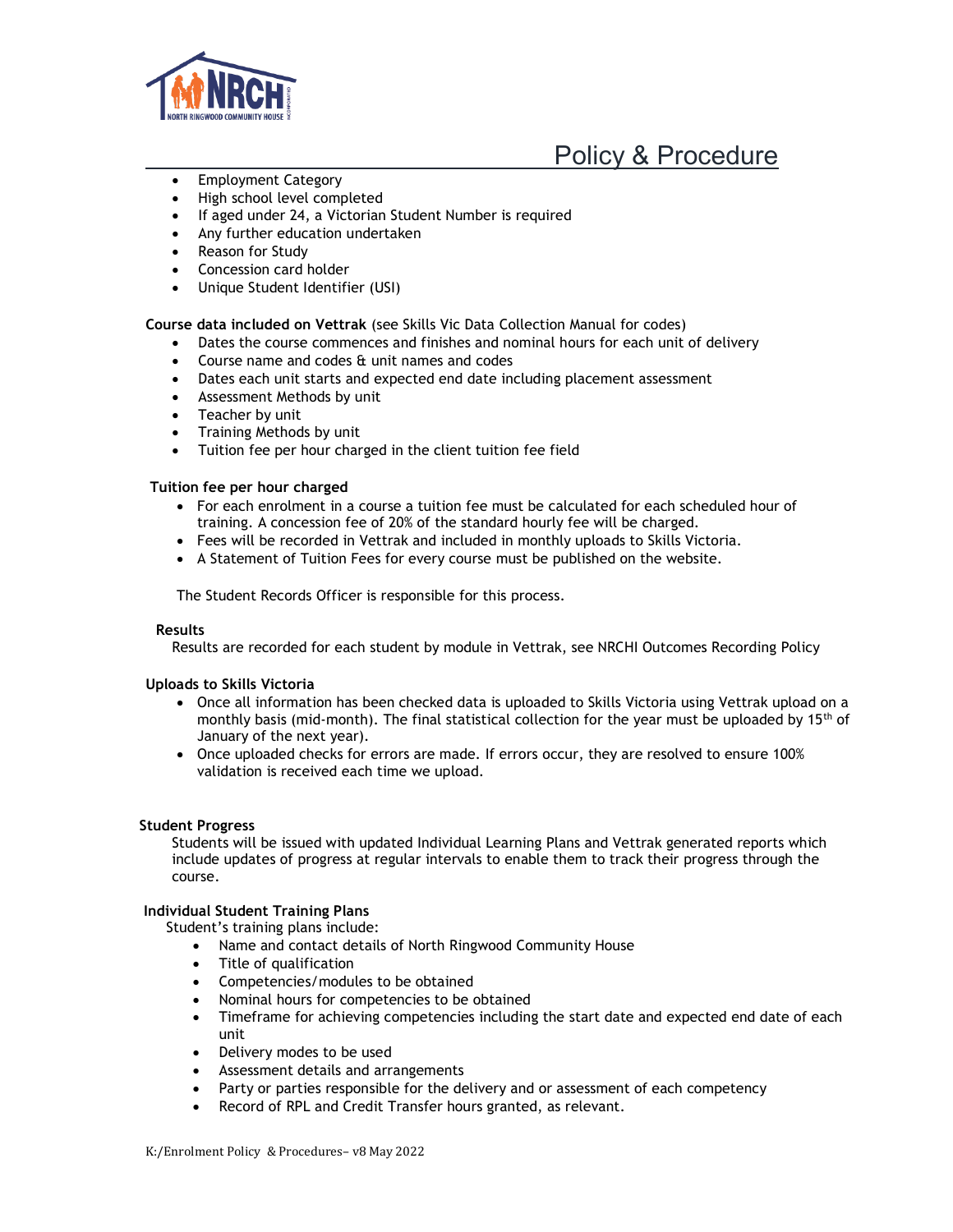

All changes to individual training plans are done through Vettrak to reflect all relevant elements of the student's training plan are accurately reported in both SMS and SVTS.

#### **Checks**

Appropriate checks by the Training Coordinator or the CEO will be performed on student files to establish each individual's eligibility. These files will be made available to the Commission or Department (or persons authorised by the Commission or Department) for audit or review purposes.

CEO checks that all data submitted to SVTS is approved and certified. Before submitting a Student Statistical Report under clauses 10.1 and 10.2 of Schedule 1, the CEO or the Accredited Training Coordinator (in the CEO's absence) confirms though the SVTS submission screen that : all data submitted, to the best of their knowledge is accurate and complete and all reasonably necessary inquiries as to accuracy and completeness of data have been made.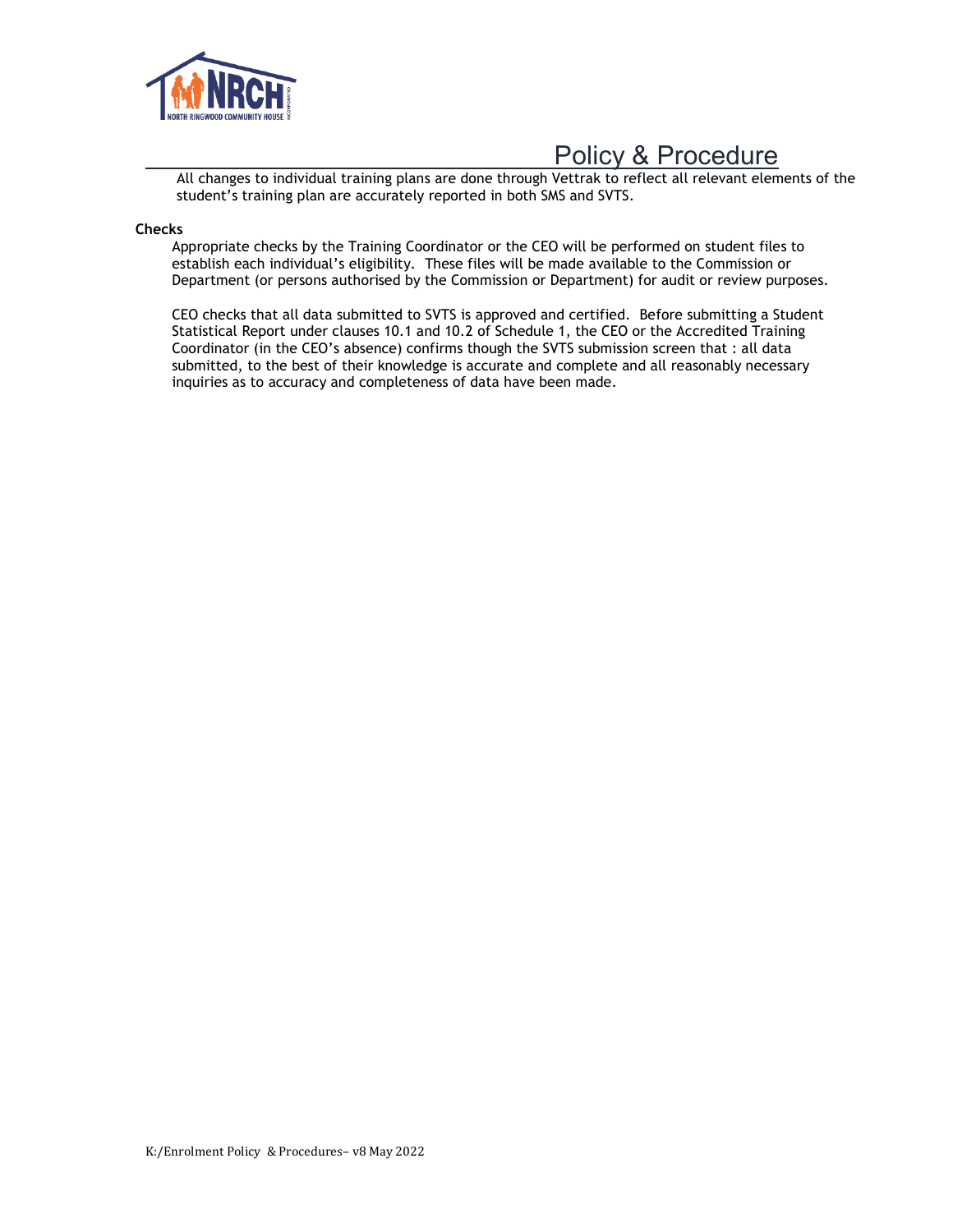



### Checking Eligibility for Funding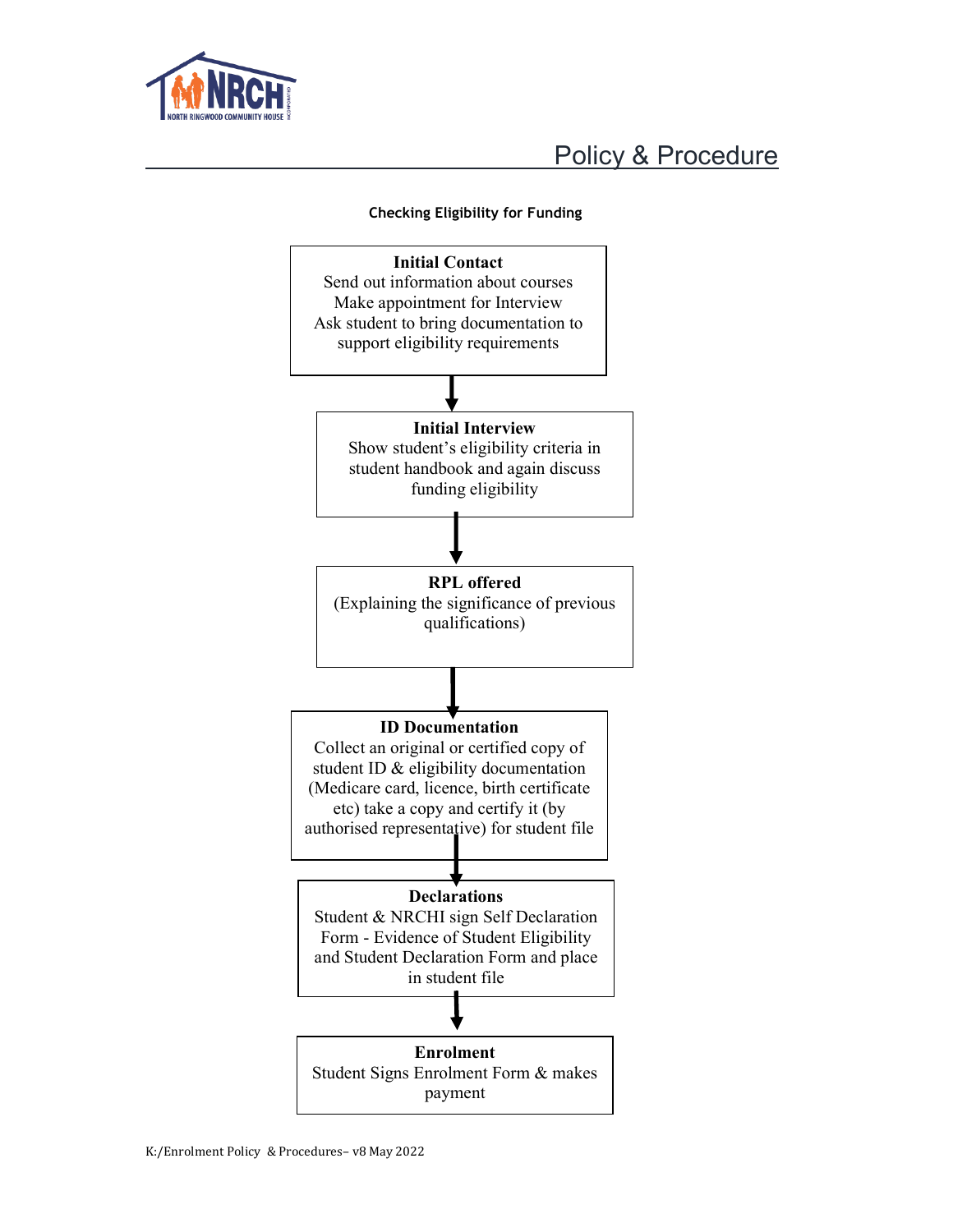



#### Procedures for garnering certification of photocopies

\*Certified copies are to be signed by an authorised person

### Related Documents

Credit Transfer Policy Recognition of Prior Learning Policy Language Literacy and Numeracy Policy Fees and Charges Policy Information Distribution to Students Policy Student Handbook Recognition of Australian Quality Framework Qualifications (Credit Transfer) Application Student Enrolment Checklist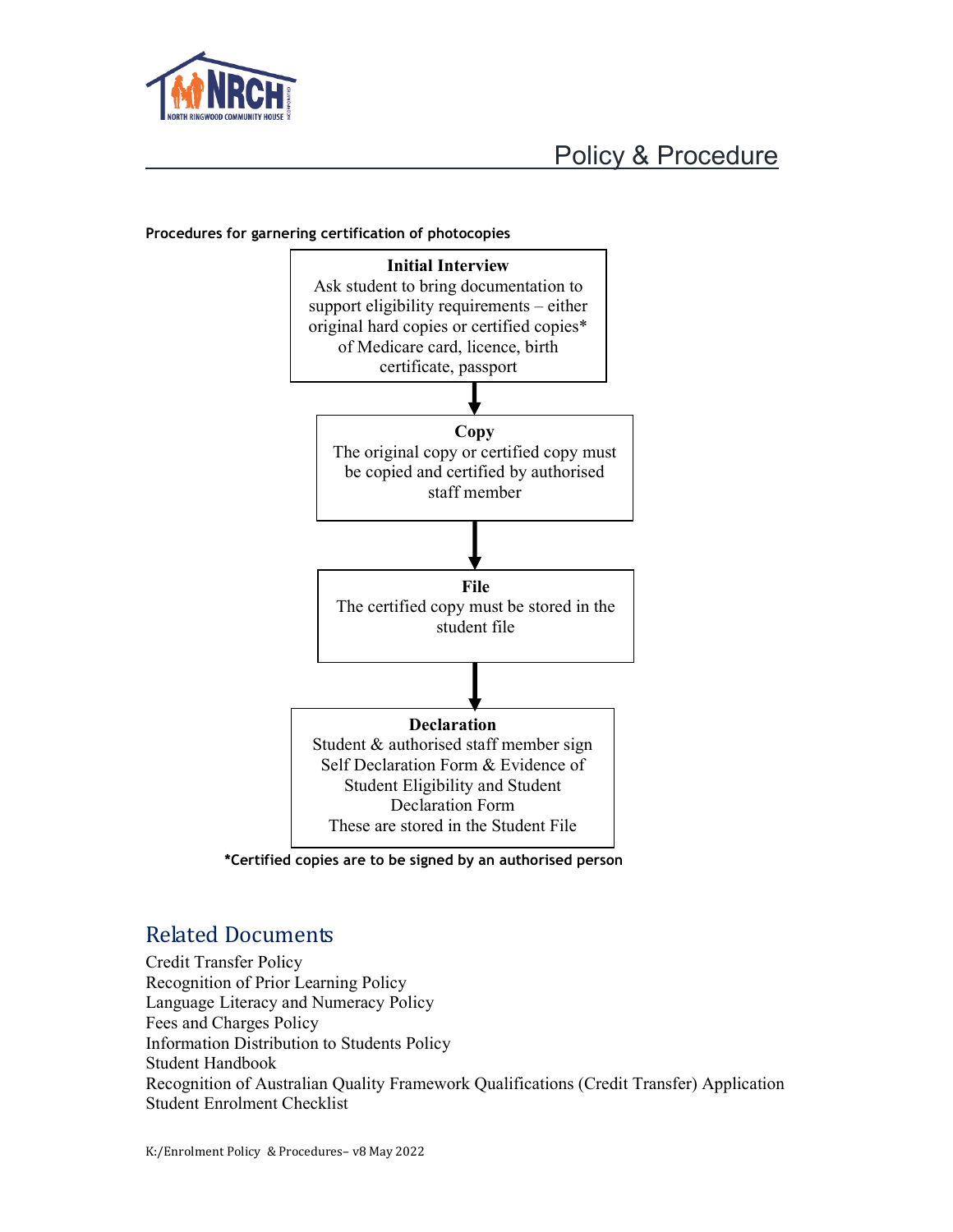

Student Enrolment Form Refund Policy Complaints and Appeals Policy Outcomes Recording Policy Pre-training Review Policy Online Service Standards

### Document Locations

Website Electronic file folders accessible by NRCH Administration staff Policy and Procedure Manual

### Related Legislation

Australian Quality Standards Framework (AQTF) 2010 Victorian Registration and Qualifications Authority (VRQA) Guidelines for VET Providers (2018)

### Area of Compliance

AQTF Condition 7 Standards 1.5, 2.1, 2.3 VRQA Guidelines for VET Providers Guideline 4.1, 4.2 Skills First Quality Charter DE&T VET Funding Contract Skills First Program Clause 4.1, 4.2